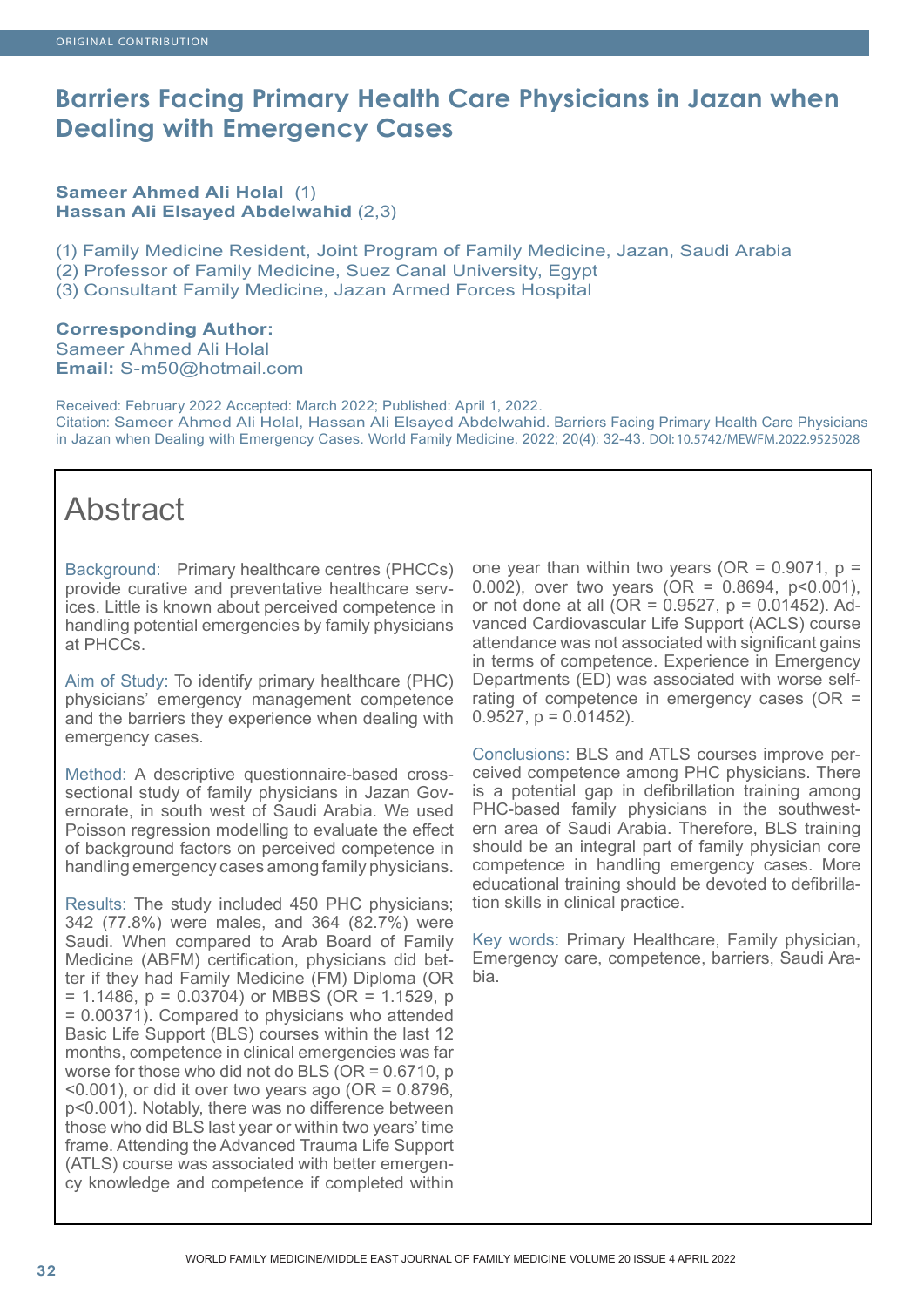#### **Introduction**

A medical emergency is "a sudden clinical incident that necessitates urgent and appropriate clinical management to treat its results and avoid its sequelae" [1]. Often, family physicians based in primary health care (PHC) centres encounter medical emergencies. Indeed, effective clinical management of emergencies in the PHC settings require availability of equipment, training, and well-structured protocols [2].

Healthcare services are prioritized in Saudi Arabia. There have been noticeable quantitative and qualitative strides in terms of healthcare services in Saudi Arabia over the last twenty years [3]. According to the World Health Organization, the Saudi health care system is ranked 26th among 190 global health care system [4]. PHC centres provide primary care service, both curative and preventive and they refer cases to public hospitals if they require more advanced care and refer those who require more complex care to central or specialized hospitals [3].

There is no information or data known about dealing with emergency cases in Jazan and the barriers that the physicians face while dealing with these emergency cases at PHC level. One recent survey tested 600 Riyadh-based family physicians in terms of interpretation of emergency X-Ray abilities [5]. The competence of family physicians was suboptimal and fell substantially below that of their radiology trainee colleagues.

The objective of this study was to identify PHC physicians' emergency management competence and the barriers they experience when dealing with emergency cases.

#### Methods

This study followed a cross-sectional questionnaire-based descriptive research design in Jazan City, Saudi Arabia. We surveyed all PHC centres under administration of Jazan Directorate for Health Services. The target population included all practicing family physicians in Jazan PHCCs.

All family physicians were contacted by phone. The purposes of the study were explained to them in detail and their approval to participate was obtained. A personalized link to the online questionnaire designed through Google Form was sent to those who approved participation to be filled out by each participant.

#### **Data collection tool:**

A self-administered questionnaire was constructed by the researchers based on thorough review of relevant literature and was utilized for data collection. It included the following sections:

1) Sociodemographic questionnaire: It was constructed by the researchers to collect data about PHC physicians, their training levels, experience, and attendance to life support courses.

2) Physicians' perceived competence score: Calculated by adding up the scores for self-perceived competence items related to specific emergency skills as rated between (1) and (4) by the study participants. Twelve competence skills are included, i.e., cardiac compression, mouth-tomouth resuscitation, bag & mask resuscitation, insertion of IV cannula, intubation, defibrillation, ECG Reading, nebulization & oxygen therapy, simple suture, nasogastric tube insertion, urinary catheter insertion, and using IV fluids. The maximum score is 48 for fully perceived competence skills.

3) Physicians' barriers form: to detect PHC physicians' needs in emergency care e.g., equipment, medications, and facilities.

The study questionnaires were submitted to PHC physicians through a Google Form online link. Data were filled in by participants and automatically collected into an Excel spreadsheet.

Data were analysed using the R-Statistical Software (version 3.4.1). Descriptive statistics (frequency and percentages for categorical variables in addition to means, standard deviations and range for quantitative variables) were calculated. Inferential statistics, e.g., Chi Square test (χ2) to assess the associations and/or differences between two categorical variables was applied. Univariate Poisson regression was applied to evaluate the unadjusted effect of demographic factors on perceived competence scores. The results were displayed in the form of odds ratios and the significance was displayed according to zscores which were calculated using the Wald procedure with Z being the standard normal variate whose mean is zero and SD is 1. Multiple Poisson regression modelling was used to test the significance for the adjusted impact of demographic factors on physician competence to treat emergency cases. A p-value less than 0.05 was considered as statistically significant.

#### **Results**

Figures (1 & 2) show that there were no differences between PHC physicians in terms of perceived-competence in handling emergency cases according to their gender or nationality.

Figure (3) shows that physicians with Diploma in Family Medicine and general practitioners with MBBS had better competence in clinical emergencies than Arab Board-qualified physicians ( $OR = 1.1486$ ,  $p = 0.037$  for Diploma qualified) and (OR =  $1.153$ ,  $p = 0.004$  for MBBS qualified).

Figure (4) shows that, compared to physicians who completed BLS within the last 12 months, competence in clinical emergencies was far less for those who did not do BLS (OR =  $0.6710$ ,  $p < 0.0001$ ), or did it over two years ago (OR = 0.8796, p = 5.30X10-05). However, there was no difference between those who did BLS last year or within a two years' time frame. Moreover, Figure (5) shows that, when adjusted to the effect of other variables, ACLS course attendance was not associated with significant gains in terms of competence.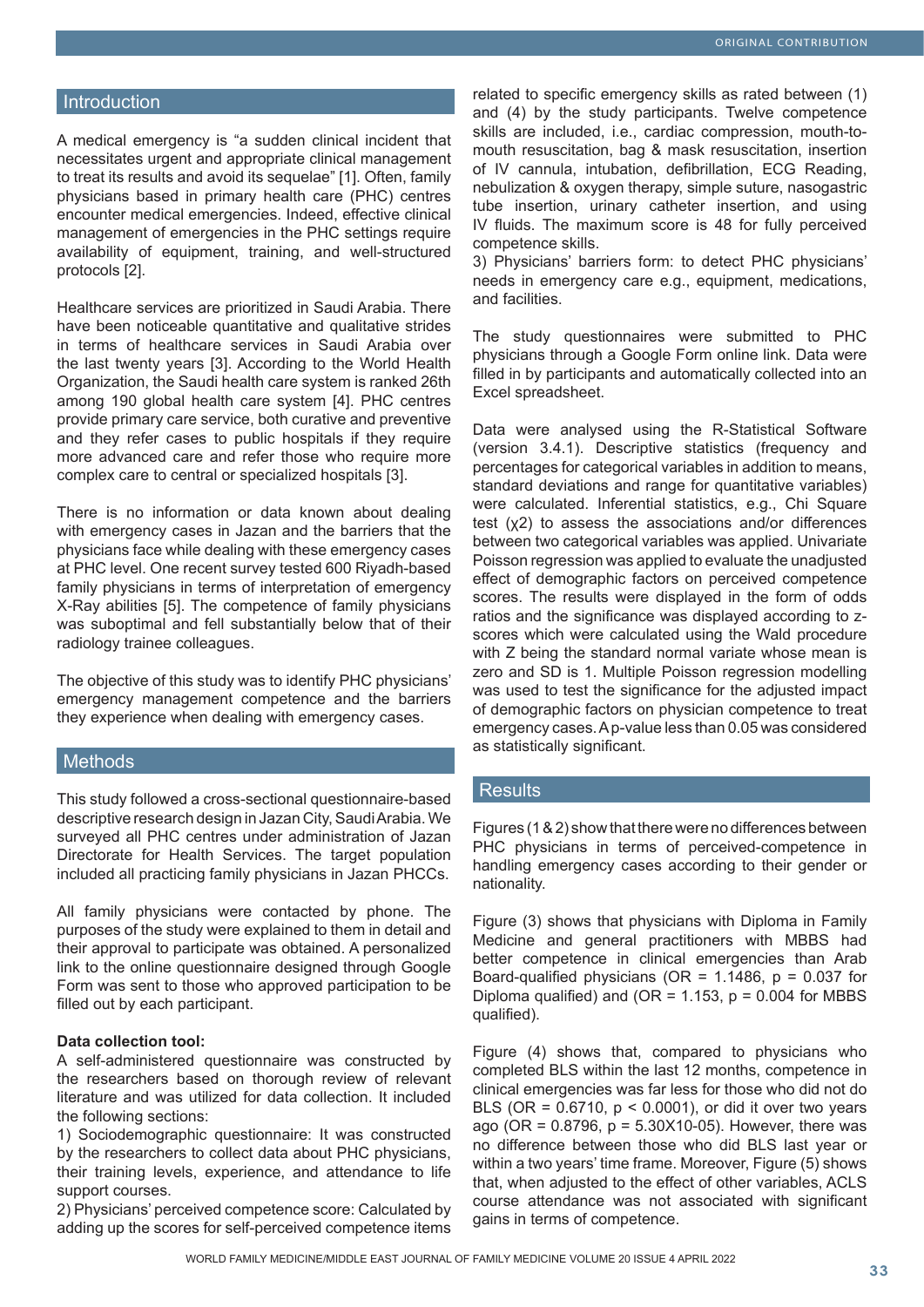



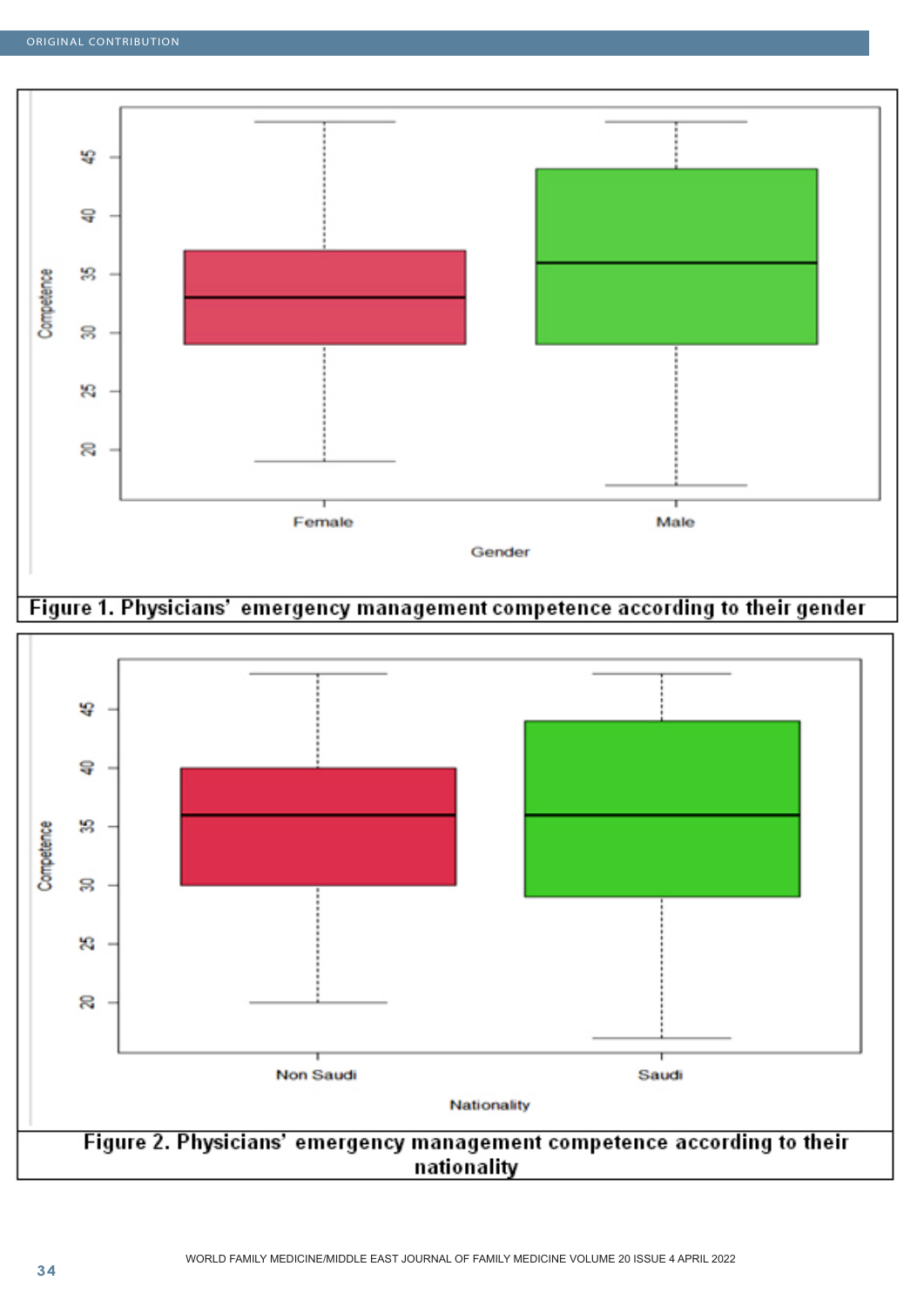

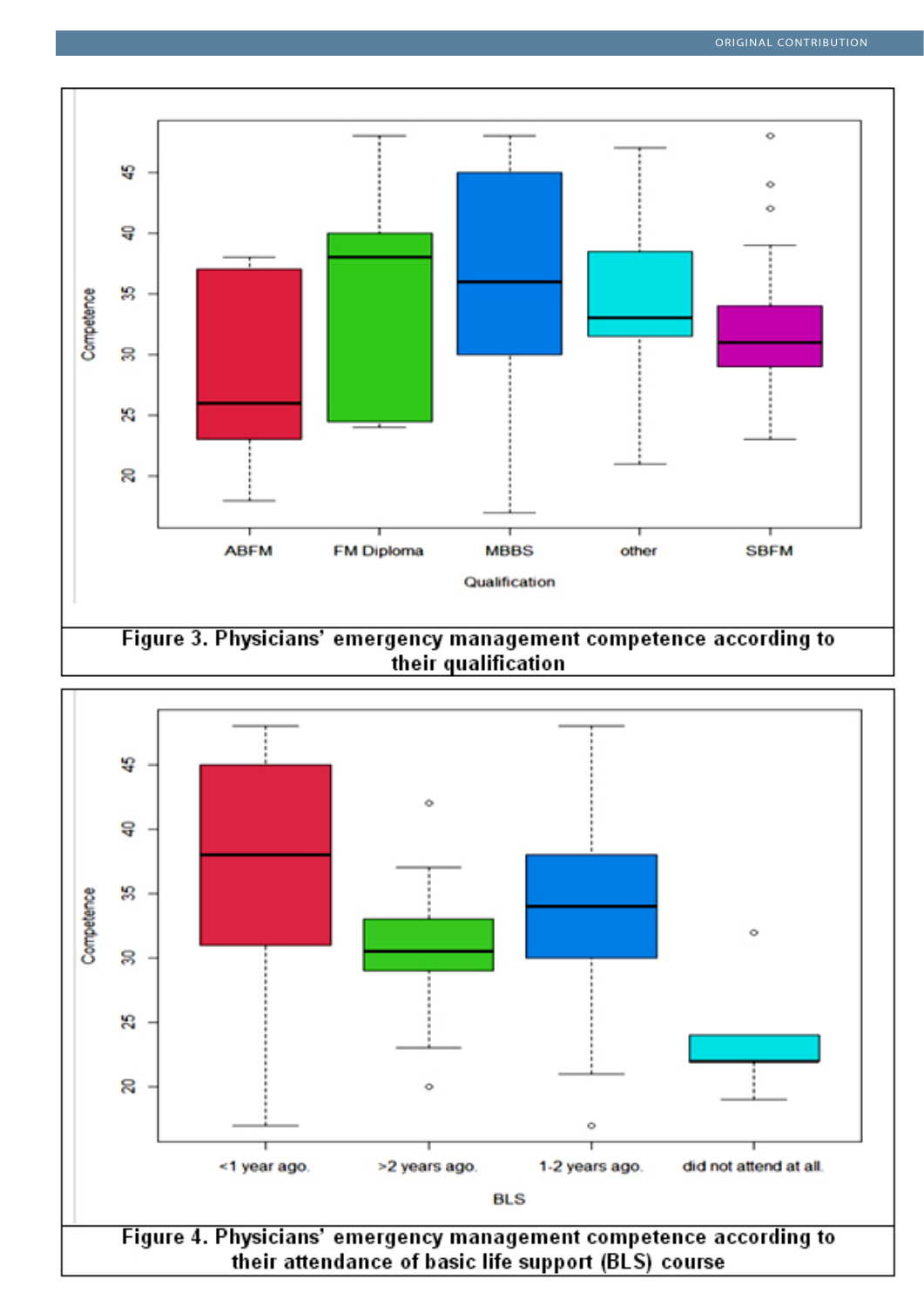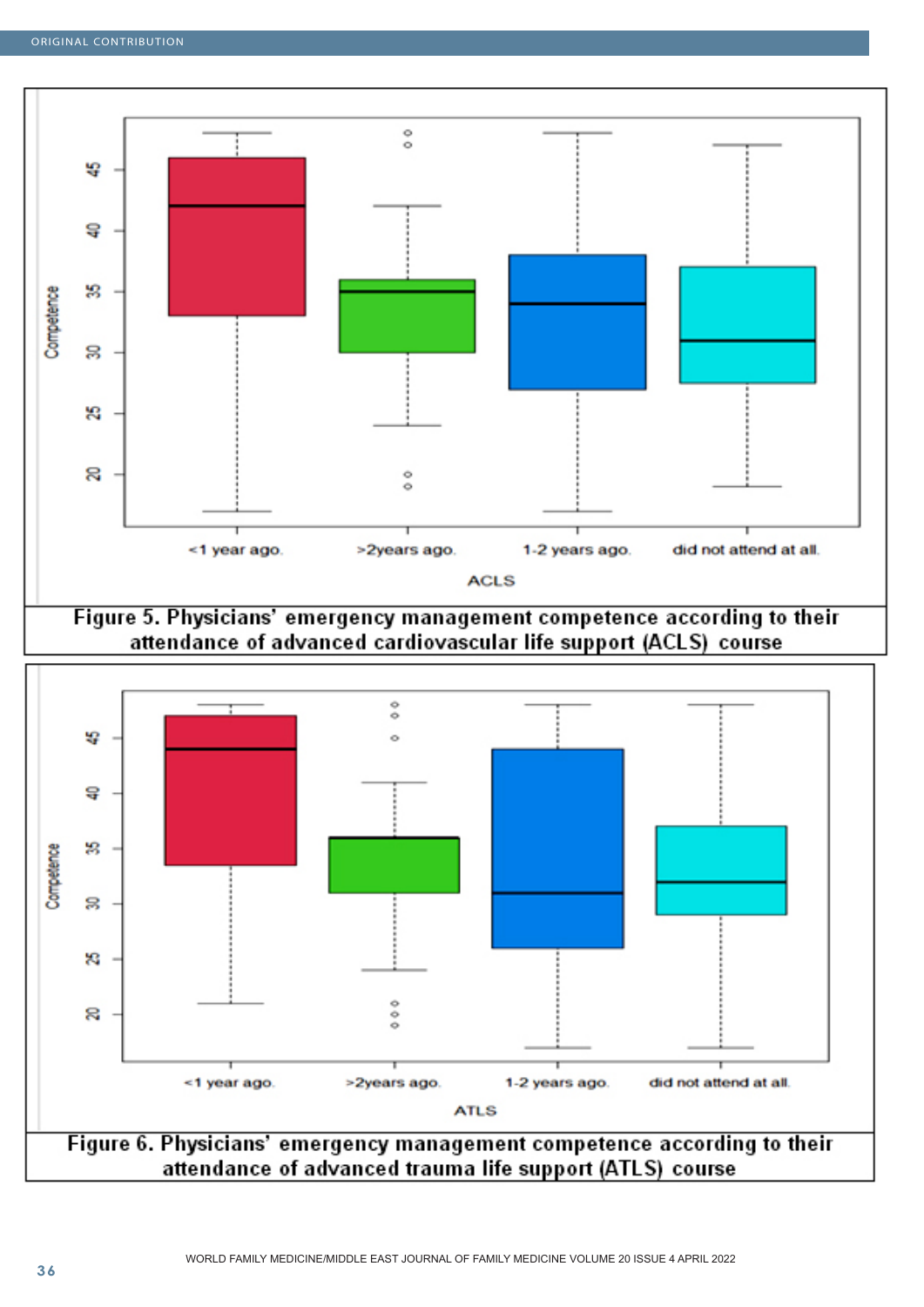

experience at emergency departments

Figure (6) shows that ATLS was associated with better emergency knowledge and competence if completed within one year than within two years ( $OR = 0.9071$ ,  $p =$ 0.002), over two years (OR = 0.8694, p = 1.68X10-05), or not done at all  $(OR = 0.9527, p = 0.01452)$ .

Figure (7) shows that physicians' experience in ED was associated with worse self-rating of competence in emergency cases (OR =  $0.9527$ ,  $p = 0.01452$ ).

Table (1) provides the details of the demographic results and their impact on competence in handling clinical emergencies in PHC settings. The mean age of participants was 36.5±6.6 years, ranging between 25 and 62 years, and the median age was 35 years. Age did not have any significant effect in terms of perceived competence score (Unadjusted OR =  $1.00002$ ,  $p = 0.986$ ). There were 342 (77.8%) male physicians compared to 100 (22.2%) female physicians. Although male physicians significantly outperformed female physicians in terms of competence rating ( $t = 2.4896$ ,  $p = 0.01363$ ), this difference disappeared when adjusted for the effect of other variables. We had 364 (82.7%) Saudi physicians in the survey who did not differ in terms of competence to handle emergency cases than their non-Saudi colleagues. Only 18.4% of physicians had the Arab Board in Family Medicine certification. However, they were outperformed by physicians with all other qualifications, in terms of self-rating for competence in handling emergency cases, including 330 physicians (75.1%) who were only MBBS qualified and 60 (13.3%)

who were Saudi Board SBFM holders and 15 (3.3%) Family Medicine Diploma holders. Recent (i.e., <12 months) BLS training was reported by 297 physicians (67.7%), and recent ATLS training was reported by 148 physicians (32.9%), and 202 physicians (44.9%) were ACLS certified since less than a year. All physicians who attended these training courses rated themselves quite highly in terms of competence in emergency management than those who did not attend the courses or had them one or two years ago. Experience in emergency department, which was reported by 163 physicians (36.2%), was associated with worse competence in handling emergency cases (unadjusted OR = 0.8784, p <0.001).

Table (2) shows participants' self-rating in terms of competence in management of emergency cases. Those with no knowledge about cardiac compression were 11 (2.4%), compared to mouth-to-mouth breathing (37, 8.2%) or bag-and-mask resuscitation (9, 2%). IV cannula insertion would be avoided by 25 (5.6%). Those with no knowledge about cardiac compression were 11 (2.4%), compared to mouth-to-mouth breathing (37, 8.2%) or bag-and-mask resuscitation (9, 2%). IV cannula insertion would be avoided by 25 (5.6%) and intubation by 87 (19%), whereas defibrillation would not be attempted by 95 (21.1%) and ECG by 15 (3.3%). Some 31 (6.9%) rated themselves incompetent in nebulization and oxygen therapy, 14 (3.1%) in simple suture and a further 34 (7.6%) in NGT insertion. Urinary catheterization would not be attempted by 28 (6.2%) and using IV fluids by 35 (7.8%).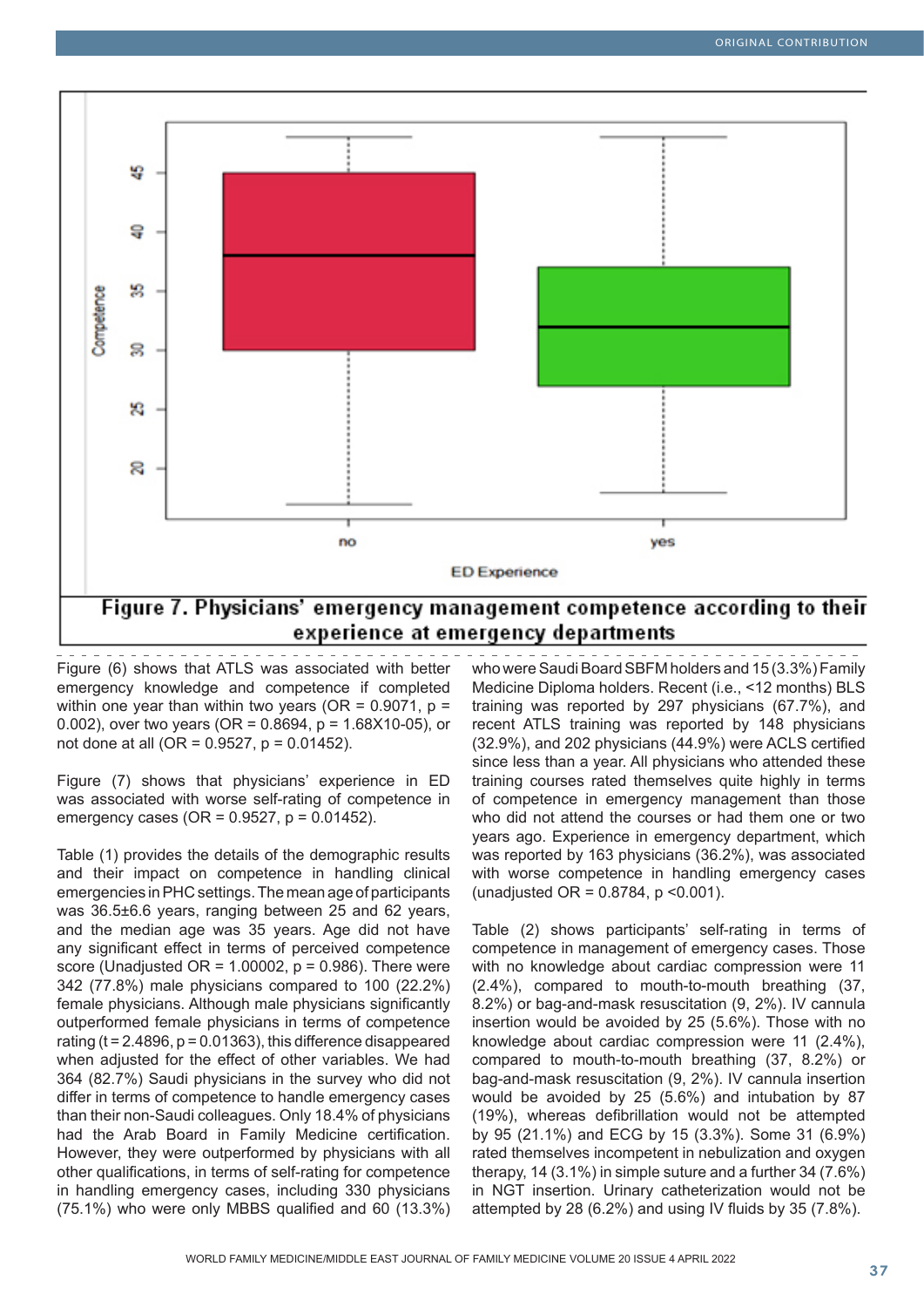Table (3) shows the availability of emergency equipment at PHC settings as reported by participating physicians. The least available equipment was cervical collars 269 (59.8%), while 405 (90%) had a nebulizer in their PHC facility.

Table (4) shows that Ventolin for nebulization was present in 393 facilities (87.3%), and 304 facilities (67.6%) had activated charcoal powder.

Table (5) shows the odds ratios after adjusting for background factors simultaneously in the regression model. Clearly, when compared to ABFM certification, doctors did better if they had FM Diploma (OR = 1.1486,  $p = 0.03704$ ) or MBBS (OR = 1.1529,  $p = 0.00371$ ).

Compared to doctors who completed BLS within the last 12 months, competence in clinical emergencies was far worse for those who did not do BLS (OR =  $0.6710$ , p < 0.0001), or did it over two vears ago (OR =  $0.8796$ , p = 5.30X10-05). Notably there was no difference between those who did BLS last year or within two years' time frame. ATLS was associated with better emergency knowledge and competence if completed within 1 year than within two years (OR =  $0.9071$ ,  $p = 0.002$ ), over two years (OR = 0.8694, p = 1.68X10-05), or not done at all (OR = 0.9527, p = 0.01452). ACLS course attendance was not associated with significant gains in terms of competence.

Experience in ED was associated with worse self-rating of competence in emergency cases (OR = 0.9527, p = 0.01452).

| Factor                | (No.)/mean | %/SD   | Unadjusted<br>OR/mean | Statistical<br>test | P-value   |
|-----------------------|------------|--------|-----------------------|---------------------|-----------|
|                       |            |        | competence            |                     |           |
| Gender                |            |        |                       |                     |           |
| Male                  | 342        | 77.8%  | 36.01                 | $t = 2.4896$        | 0.014     |
| Female<br>٠           | 100        | 22.2%  | 33.93                 |                     |           |
| Age (in years)        | Mean:36.5  | SD:6.6 | 1.00002               | $Z = 0.018$         | 0.986     |
| Nationality           |            |        |                       |                     |           |
| Saudi                 | 364        | 82.7%  | 35.71                 | $t = 0.9673$        | 0.335     |
| Non-Saudi             | 78         | 17.3%  | 34.81                 |                     |           |
| Qualification         |            |        |                       |                     |           |
| Arab Board            | 18         | 4%     | Reference             | Reference           | Reference |
| Diploma<br>٠          | 15         | 3.3%   | 1.1818                | $Z = 2.698$         | 0.00698   |
| MBBS<br>٠             | 330        | 75.1%  | 1.2518                | $Z = 5.044$         | 0.001     |
| Saudi Board           | 60         | 13.3%  | 1.1099                | $Z = 2.122$         | 0.03388   |
| Others<br>٠           | 19         | 4.2%   | 1.1599                | $Z = 2.524$         | 0.01161   |
| Attending BLS course  |            |        |                       |                     |           |
| Since < 1 year<br>٠   | 297        | 67.7%  | Reference             | Reference           | Reference |
| Since > 2 years<br>٠  | 60         | 13.3%  | 0.8260                | $Z = 7.603$         | < 0.001   |
| Since 1-2 years<br>٠  | 79         | 17.6%  | 0.9186                | $Z = 3.963$         | < 0.001   |
| Not attended<br>٠     | 6          | 1.3%   | 0.6330                | $Z = 5.396$         | 0.001     |
| Attending ACLS course |            |        |                       |                     |           |
| Since < 1 year        | 202        | 44.9%  | Reference             | Reference           | Reference |
| Since > 2 years<br>٠  | 86         | 19.1%  | 0.8716                | $Z = -6.32$         | 0.001     |
| Since 1-2 years<br>٠  | 63         | 14%    | 0.8654                | $Z = -5.889$        | 0.001     |
| Not attended<br>٠     | 91         | 22%    | 0.8313                | $Z = -8.784$        | 0.001     |
| Attending ATLS course |            |        |                       |                     |           |
| Since < 1 year        | 140        | 32.9%  | Reference             | Reference           | Reference |
| Since > 2 years<br>٠  | 91         | 20.2%  | 0.8509                | Z = 7.281           | < 0.001   |
| Since 1-2 years       | 77         | 17.1%  | 0.8499                | $Z = -.931$         | 0.001     |
| Not attended<br>٠     | 134        | 29.8%  | 0.8125                | $Z = 10.41$         | 0.001     |
| Experience in ED      |            |        |                       |                     |           |
| Yes                   | 163        | 36.2%  | 0.8784                | $Z = 7.723$         | 0.001     |
| Νo<br>٠               | 278        | 63.8%  | Reference             | Reference           | Reference |

|  |  |  |  |  |  |  | Table 1. Baseline demographic results of the physicians included in the current investigation |
|--|--|--|--|--|--|--|-----------------------------------------------------------------------------------------------|
|--|--|--|--|--|--|--|-----------------------------------------------------------------------------------------------|

BLS: Basic life support; ACLS: Advanced cardiovascular life support; ATLS: Advanced trauma life support; ED: Emergency Department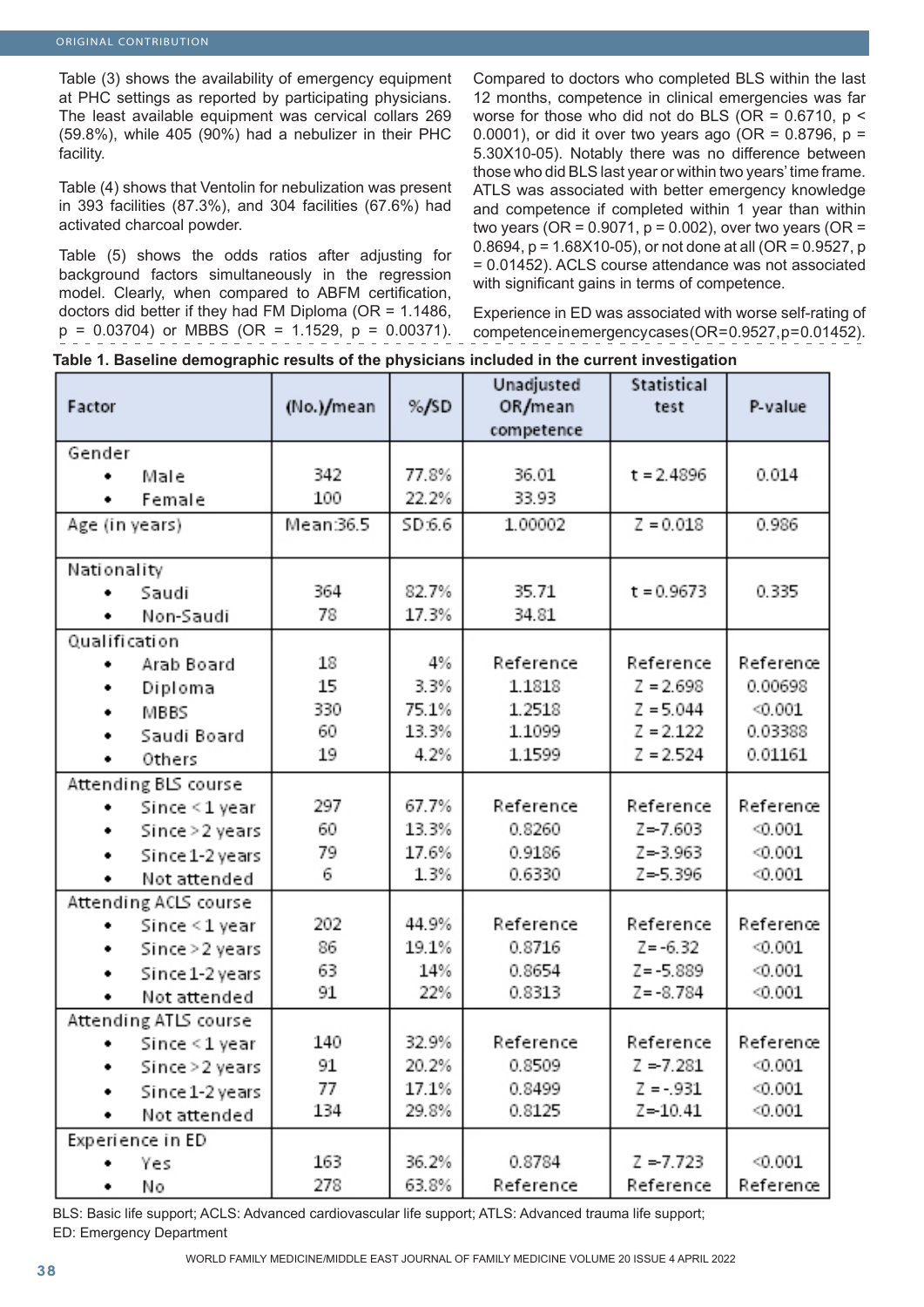## **Table. 2: Participants' perceived competence regarding management of emergency cases**

| %<br>No.<br>Competence |                                                                                  |          |             |  |  |  |
|------------------------|----------------------------------------------------------------------------------|----------|-------------|--|--|--|
|                        | 1=1 do not know where to start                                                   | 11       | 2.4         |  |  |  |
| Cardiac compression    | 2= I will do only if no one else is available                                    | 93       | 20.7        |  |  |  |
|                        | 3=1 will attempt in most cases.                                                  | 179      | 39.8        |  |  |  |
|                        | 4=1 will attempt in all cases.                                                   | 159      | 37.1        |  |  |  |
|                        | 1=1 do not know where to start                                                   | 37       | 8.2         |  |  |  |
| Mouth to mouth         | 2= I will do only if no one else is available                                    | 124      | 27.6        |  |  |  |
| resuscitation          | 3=1 will attempt in most cases.                                                  | 117      | 26          |  |  |  |
|                        | 4=1 will attempt in all cases.                                                   | 164      | 38.2        |  |  |  |
|                        | 1=1 do not know where to start                                                   | 9        | 2           |  |  |  |
| Bag & mask             | 2= I will do only if no one else is available                                    | 99       | 22          |  |  |  |
| resuscitation          | 3=1 will attempt in most cases.                                                  | 165      | 36.7        |  |  |  |
|                        | 4=1 will attempt in all cases.                                                   | 169      | 39.3        |  |  |  |
|                        | 1=1 do not know where to start                                                   | 25       | 5.6         |  |  |  |
| Inserting IV cannula   | 2= I will do only if no one else is available                                    | 143      | 32.7        |  |  |  |
|                        | 3=1 will attempt in most cases.                                                  | 129      | 28.7        |  |  |  |
|                        | 4=1 will attempt in all cases.                                                   | 145      | 33.1        |  |  |  |
|                        | 1=1 do not know where to start                                                   | 87       | 19.3        |  |  |  |
| Intubation             | 2= I will do only if no one else is available                                    | 142      | 33.3        |  |  |  |
|                        | 3=1 will attempt in most cases.                                                  | 103      | 22.9        |  |  |  |
|                        | 4=1 will attempt in all cases.                                                   | 110      | 24.4        |  |  |  |
|                        | 1=1 do not know where to start                                                   | 95       | 21.1        |  |  |  |
| Defibrillation         | 2= I will do only if no one else is available                                    | 123      | 29.1        |  |  |  |
|                        | 3=1 will attempt in most cases.                                                  | 106      | 23.6        |  |  |  |
|                        | 4=1 will attempt in all cases.                                                   | 118      | 26.2        |  |  |  |
|                        | 1=1 do not know where to start                                                   | 15       | 3.3         |  |  |  |
| <b>Reading ECG</b>     | 2= I will do only if no one else is available                                    | 102      | 22.7        |  |  |  |
|                        | 3=1 will attempt in most cases.                                                  | 169      | 39.3        |  |  |  |
|                        | 4=1 will attempt in all cases.                                                   | 156      | 34.7        |  |  |  |
|                        | 1=1 do not know where to start                                                   | 31       | 6.9         |  |  |  |
| Nebulisation & oxygen  | 2= I will do only if no one else is available                                    | 87       | 19.3        |  |  |  |
| therapy                | 3=1 will attempt in most cases.                                                  | 148      | 34.7        |  |  |  |
|                        | 4=1 will attempt in all cases.                                                   | 176      | 39.1        |  |  |  |
|                        | 1=1 do not know where to start                                                   | 14       | 3.1         |  |  |  |
| Simple suture          | 2= I will do only if no one else is available                                    | 79       | 17.6        |  |  |  |
|                        | 3=1 will attempt in most cases.                                                  | 150      | 35.1        |  |  |  |
|                        | 4=1 will attempt in all cases.                                                   | 199      | 44.2        |  |  |  |
|                        | 1=1 do not know where to start                                                   | 34       | 7.6         |  |  |  |
| Nasogastric tube       | 2= I will do only if no one else is available                                    | 111      | 26.4        |  |  |  |
| linsertion             | 3=1 will attempt in most cases.                                                  | 132      | 29.3        |  |  |  |
|                        | 4=1 will attempt in all cases.                                                   | 165      | 36.7        |  |  |  |
|                        | 1=1 do not know where to start                                                   | 28       | 6.2         |  |  |  |
| Urinary catheter       | 2= I will do only if no one else is available                                    | 92       | 20.4        |  |  |  |
| insertion              | 3=1 will attempt in most cases.                                                  | 142      | 33.3        |  |  |  |
|                        |                                                                                  |          |             |  |  |  |
|                        | 4=1 will attempt in all cases.<br>1=1 do not know where to start                 | 180      | 40.0        |  |  |  |
| Using IV fluid &       |                                                                                  | 35<br>81 | 7.8<br>19.8 |  |  |  |
| medications            | 2= I will do only if no one else is available<br>3=1 will attempt in most cases. | 143      | 31.8        |  |  |  |
|                        |                                                                                  | 183      | 40.7        |  |  |  |
|                        | 4=1 will attempt in all cases.                                                   |          |             |  |  |  |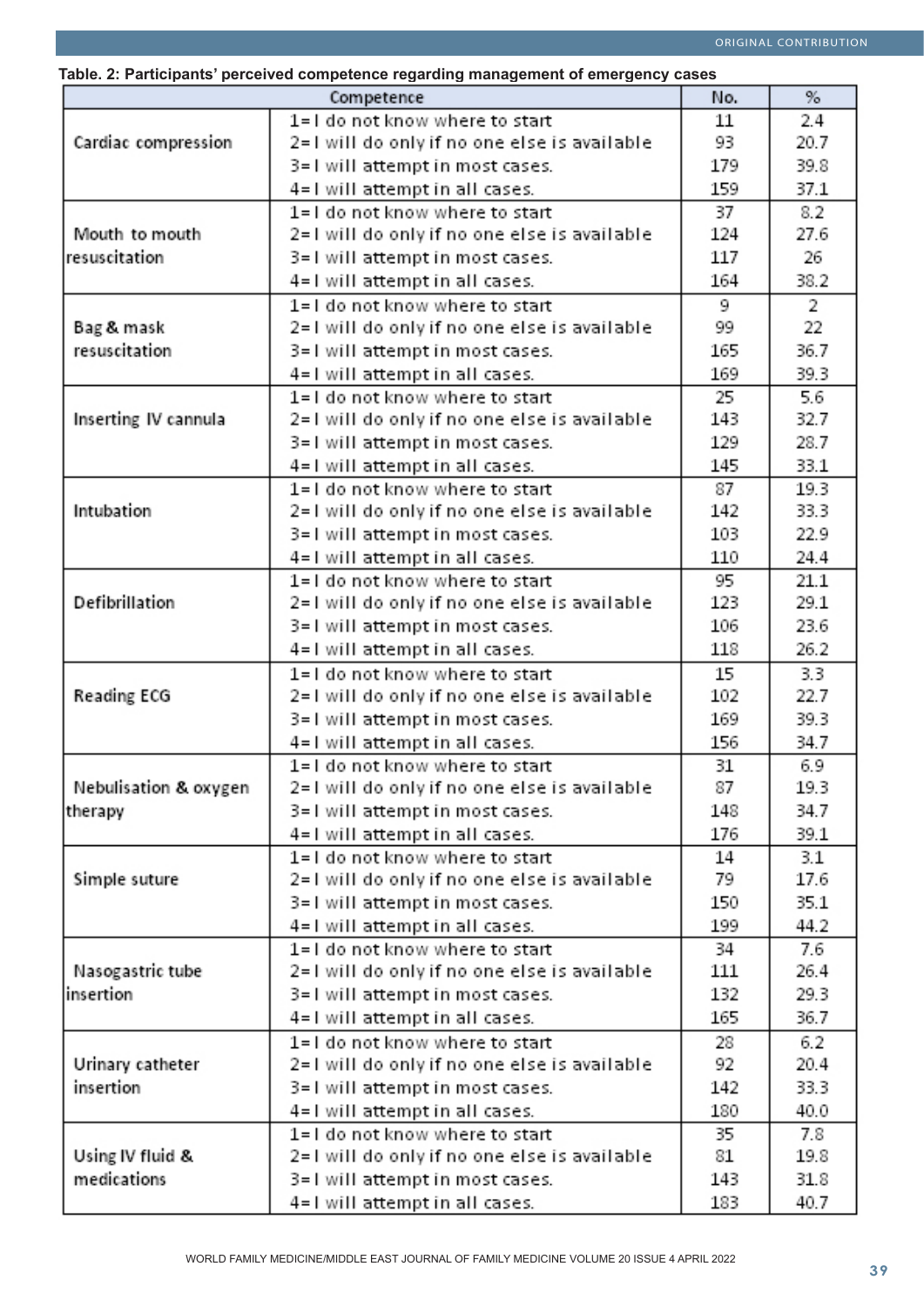| Equipment            | Availability (No.) | Availability (%) |
|----------------------|--------------------|------------------|
| Side lamp with stand | 338                | 75.1             |
| Dressing drum        | 375                | 83.3             |
| Dressing trays       | 339                | 75.3             |
| Dressing table       | 371                | 82.4             |
| Urinary catheter     | 327                | 72.7             |
| Forceps              | 348                | 77.3             |
| Scissors             | 367                | 81.6             |
| Suture materials     | 391                | 86.9             |
| Needle holder        | 365                | 81.1             |
| Suction apparatus    | 308                | 68.4             |
| Blades               | 377                | 83.8             |
| IV stand             | 373                | 82.9             |
| Splints              | 350                | 77.8             |
| Nasogastric tubes    | 336                | 74.7             |
| Cannulas             | 402                | 89.3             |
| Cervical collars     | 269                | 59.8             |
| Oxygen mask          | 403                | 89.6             |
| Airways equipment    | 363                | 80.7             |
| Oxygen cylinder      | 400                | 88.9             |
| Ambu-bag             | 342                | 76.0             |
| Nebulizer            | 405                | 90.0             |

**Table 3: Availability of emergency equipment at PHC settings as reported by participating physicians**

# **Table 4: Availability of emergency medications and facilities at PHC settings as reported by physicians**

| Equipment                  | Availability (No.) | Availability (%) |  |
|----------------------------|--------------------|------------------|--|
| Calcium chloride injection | 300                | 66.7             |  |
| Anti-histamine injection   | 331                | 73.6             |  |
| Hydrocortisone injection   | 367                | 81.6             |  |
| Dextrose 5%, 10%, 50%      | 398                | 88.4             |  |
| Normal saline              | 404                | 89.8             |  |
| Ringer lactate             | 404                | 89.8             |  |
| Activated charcoal powder  | 304                | 67.6             |  |
| Metoclopramide             | 362                | 80.4             |  |
| Adrenaline injection       | 348                | 77.3             |  |
| Ventolin for nebulization  | 393                | 87.3             |  |
| Anti-tetanic serum         | 305                | 67.8             |  |
| Tetanus toxoid             | 323                | 71.8             |  |
| Rabies vaccine             | 321                | 71.3             |  |
| Diazepam                   | 312                | 69.3             |  |
| Furosemide                 | 342                | 76.0             |  |
| Hyoscine                   | 351                | 78.0             |  |
| X-Ray                      | 351                | 78.0             |  |
| Laboratory                 | 378                | 84.0             |  |
| Equipped ambulance car     | 336                | 74.7             |  |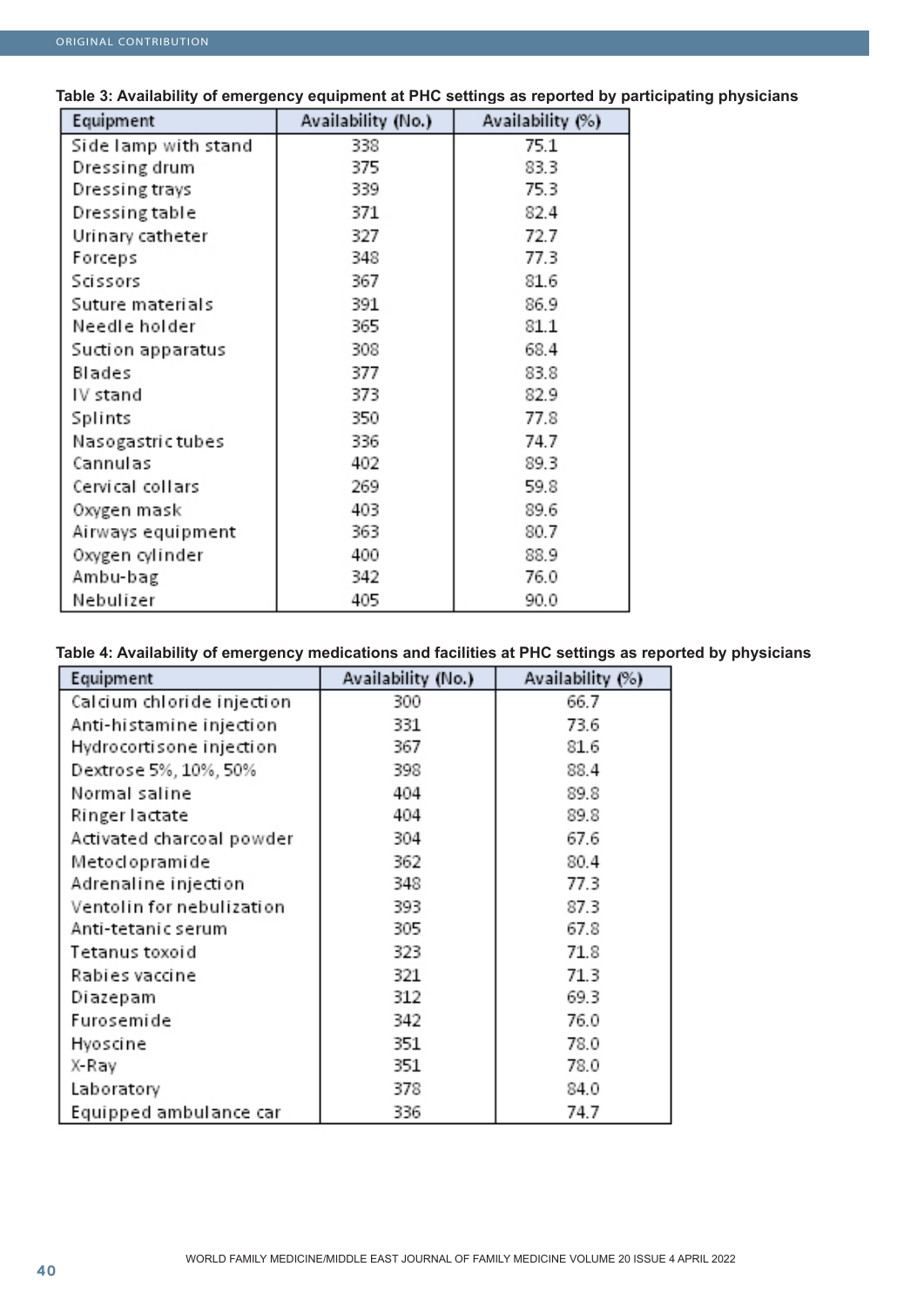| Factor                   | Adjusted OR | 95% CI of adjusted OR |        | P value     |
|--------------------------|-------------|-----------------------|--------|-------------|
| Age                      | 1.0012      | 0.9984                | 1.0039 | 0.40938     |
| Gender Male              | 1.0312      | 0.9889                | 1.0753 | 0.15074     |
| Nationality Saudi        | 0.9569      | 0.9088                | 1.0075 | 0.09398     |
| Qualification FM Diploma | 1.1486      | 1.0084                | 1.3084 | $0.0370 +$  |
| Qualification MBBS       | 1.1529      | 1.0473                | 1.2692 | $0.0037 +$  |
| Qualification others     | 1.1158      | 0.9860                | 1.2627 | 0.08246     |
| Qualification SBFM       | 1.0486      | 0.9440                | 1.1647 | 0.37613     |
| BLS >2 years ago.        | 0.8796      | 0.8266                | 0.9361 | $< 0.001 +$ |
| BLS 1-2 years ago.       | 0.9805      | 0.9345                | 1.0288 | 0.42221     |
| BLS was not attended     | 0.6710      | 0.5654                | 0.7964 | $-0.001 +$  |
| ACLS >2years ago.        | 1.0276      | 0.9595                | 1.1005 | 0.43698     |
| ACLS 1-2 years ago.      | 0.9465      | 0.8856                | 1.0116 | 0.10515     |
| ACLS was not attended    | 0.9797      | 0.9206                | 1.0427 | 0.51916     |
| ATLS >2years ago.        | 0.8694      | 0.8157                | 0.9266 | $-0.001 +$  |
| ATLS 1-2 years ago.      | 0.9071      | 0.8527                | 0.9650 | $0.0020 +$  |
| ATLS was not attended    | 0.8750      | 0.8236                | 0.9295 | $0.001 +$   |
| ED Experience            | 0.9527      | 0.9165                | 0.9905 | $0.0145 +$  |

**Table 5: The adjusted effect for background factors on competence of management of potential emergencies by participating doctors**

#### **Discussion**

Our study included 450 PHC physicians in the Southwestern area of Saudi Arabia. They were of different nationalities, training backgrounds, age and gender. A significantly positive effect was observed on physicians' perceived levels of competence for recent completion of BLS and ATLS training courses.

BLS remains one of the popular courses among Saudi health professionals, and recent surveys indicated that people tend to repeat the course on an annual basis given its perceived benefits [6]. Recent studies showed that attendance at BLS training in Saudi Arabia substantially improves knowledge among medical students [7], in addition to enhanced attitudes and competence toward cardiac emergencies and better use of automated defibrillator devices [8].

On the other hand, ATLS is not as popular as BLS training, despite calls from researchers to make it so in Saudi Arabia [9]. However, to clinicians in PHC settings, knowledge of advanced life support was not linked to better prehospital emergency care than regular BLS training [10]. Family physicians were found willing to engage and implement advanced trauma management standards, and they appreciated challenges of maintaining their skills in the long run [11].

Our results provided clear evidence that family physicians' annual attendance at these courses improves their knowledge and competence and, it is certainly, cost-

effective. However, we noted that attendance of ACLS course was not of substantial impact when we adjusted for other courses. Although patient survival was shown to improve theoretically with proper ACLS certification for healthcare attendants [12], a recent investigation revealed concerning results about less-than-expected performance for ACLS attendees in management of cardiac arrythmias [13].

The ACLS is an intense course and although it is core competence for emergency room clinicians, it may fall above the standards required from family physicians. Our results show that ACLS attendance did not improve perceived competence among family physicians in Saudi Arabia. However, we would not be able to generalize the results to include actual competence in management of emergency cases in PHC settings. Further research would be required to compare such core and advanced competencies between family physicians who completed ACLS and those who did not.

Indeed, ABFM-certified physicians were the minority in our study, but they were outperformed by physicians from other qualifications when it came to perceived competence in attending to emergency cases in PHC settings. Notably, the majority of participants were fresh MBBS graduates. Therefore, one would expect them to be more familiar with advances in emergency care. However, Continuous Medical Education (CME) activities should focus more on providing advanced training in management of emergency cases for all family physicians.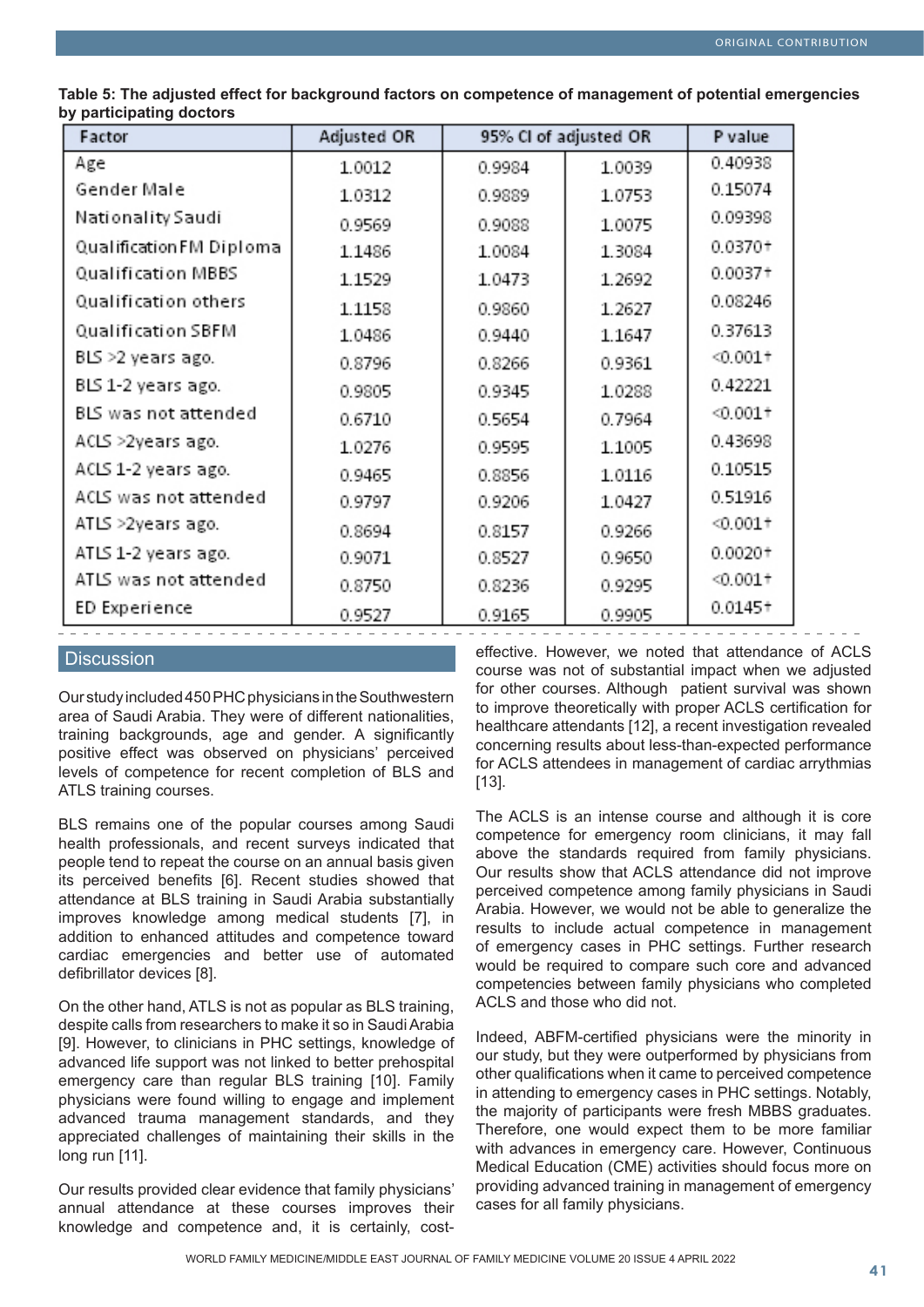Research found that such CME activities are useful and would, hopefully, improve knowledge and competence of family physicians in a variety of necessary subjects [14]. Educational interventions do improve family physicians' knowledge [15]. Hence, a focused emergency management educational intervention is warranted for PHC physicians in the southwestern area of Saudi Arabia.

One counterintuitive finding that emerged from our current investigation is the negative effect for ED experience among our physicians, in terms of their perceived emergency competence. Family physicians do gain emergency department experience, particularly in rural areas [16] similar to the southwestern area of Saudi Arabia. However, as per our findings, such experience does not seem to help their perceived competence when going back to their primary PHC clinical settings.

One explanation could be that the short-term experience in emergency medicine is counter-productive and would knock trainees' confidence. It may also be the fact that trainees with no prior emergency room experience overestimate their competence, an example of the socalled "Dunning-Kruger overconfidence" effect [17].

A recent study showed training in high-fidelity nearly real-life clinical scenarios could potentially lead to overconfidence rather than improved true competence [18]. We call for a more structured and prolonged exposure for emergency medicine in the family medicine training curriculum. However, focused educational research is required to ascertain the exact effect for emergency medicine placement. Could it be the quality of training rather than its duration?

One fifth of our sample of family physicians would not attempt use of automated external defibrillator (AED) in case of emergencies. This should raise concerns. AEDs are widely available in all urban, rural, and remote healthcare facilities, even onboard civilian aircrafts [19]. Moreover, the use of AED is part and parcel of prehospital emergency management, and all healthcare professionals should be proficient in its use. Early prehospital defibrillation is undoubtedly linked to enhanced chances of survival later on with proper advanced emergency care by specialist hospital staff [20]. Many countries encourage lay citizens to gain competency in life support using AED in public places [21].

Our findings identified a potential gap in defibrillation training among PHC-based family physicians in Southwestern Saudi Arabia. Therefore, more educational interventions and training should be devoted to this important area in clinical practice.

The current survey possesses several strengths. We recruited a large number of family physicians. The questionnaire was a well-designed and tested for self-rating of competence in managing emergency cases. However, any interpretation of our results should consider a range of limitations. There is the possibility of social desirability bias, given the self-rating nature of our survey, that would have caused overestimation of competence among family physicians [22]. Furthermore, the research team could not validate the actual attendance at life support training course as reported by participants, with some potential for recall bias that would have overestimated the effect of these courses on competence in handling emergency cases [23].

Further research should focus on actual competence in management of frequent emergencies in PHC settings rather than perceived competence. Furthermore, qualitative research should explore learning needs in terms of management of clinical emergencies of family physicians in Saudi Arabia, and follow-on research should evaluate the effect of CME-based educational intervention on achievement of such learning needs.

# **Conclusions**

Attending BLS and ATLS courses improves perceived levels of competence among PHC physicians. Annual attendance of these courses improves PHC physicians' knowledge and competence. One explanation for the negative effect of emergency room experience on perceived competence is that the short-term experience in emergency medicine is counter-productive and would knock trainees' confidence. There is a potential gap in defibrillation training among PHC-based family physicians in the southwestern area of Saudi Arabia.

Therefore, BLS training should be an integral part of family physician core competence in handling emergency cases. It should be provided annually to PHC-based healthcare staff and attendance should be facilitated by PHC policy makers. More educational intervention and training should be devoted to defibrillation skills in clinical practice. Further research should focus on actual competence in management of frequent emergencies in PHC settings rather than perceived competence. Well-designed qualitative research should be conducted to explore self-directed learning needs in terms of management of clinical emergencies of family physicians in Saudi Arabia, and follow-on research should evaluate the effect of CMEbased educational intervention on achievement of such learning needs.

### References

Sharif A. Primary health care emergency services in Abha district of southwestern Saudi Arabia. East Mediterr Health J 2007; 13(1), 103-112.

2. Aloufi MA, Bakarman MA. Barriers Facing Primary Health Care Physicians When Dealing with Emergency Cases in Jeddah, Saudi Arabia. Glob J Health Sci. 2016; 8(8):54248. doi: 10.5539/gjhs.v8n8p192.

3. Almalki M, FitzGerald G, Clark M. Health care system in Saudi Arabia: an overview. Eastern Mediterranean Health Journal 2011; 17(10).

4. The World Health Report 2000. Health systems: improving performance. Geneva, Word Health Organization, 2000.